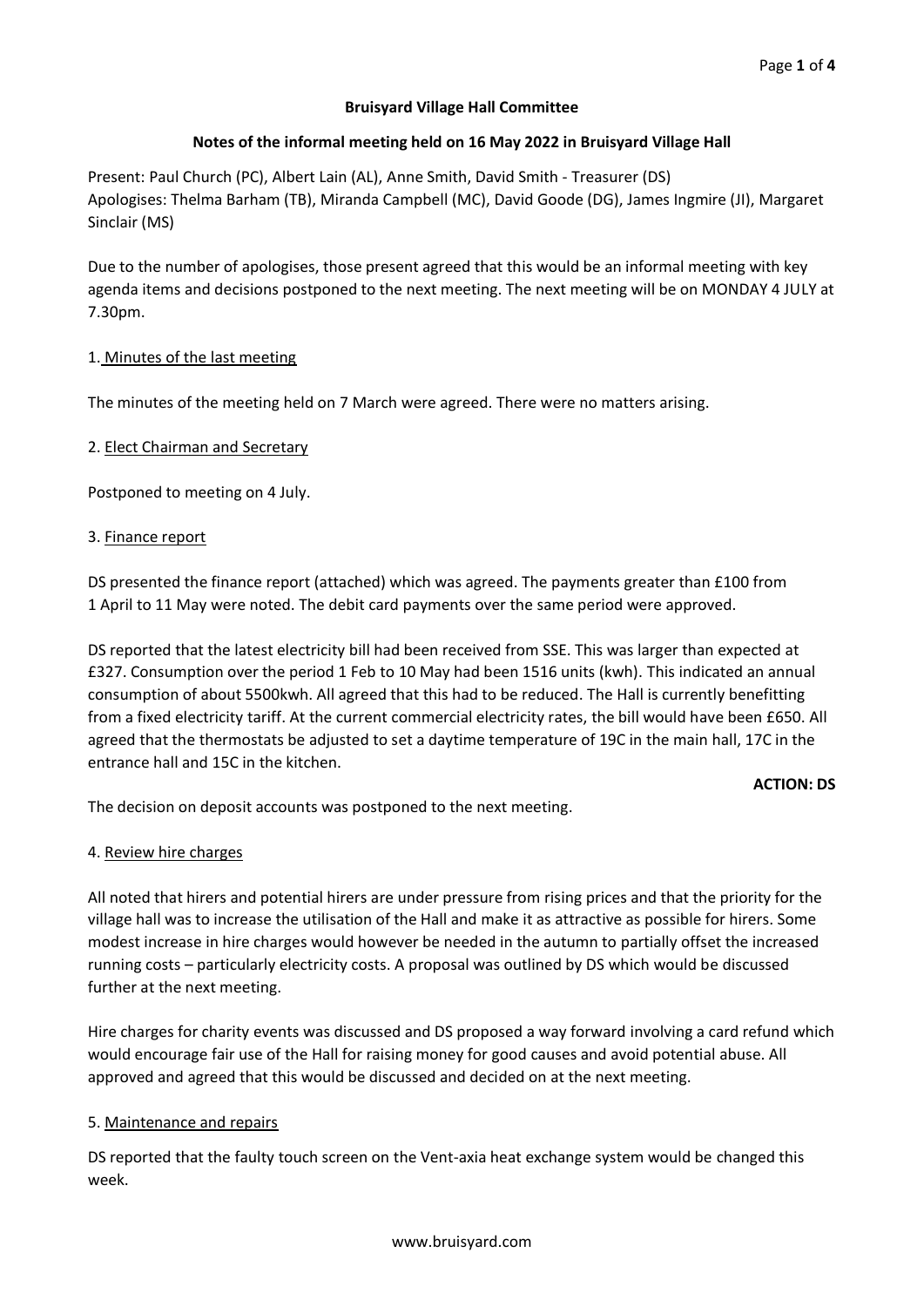#### 6. East Suffolk Community Partnership

PC offered to attend the meeting in the Village Hall organised by East Suffolk Council on 30 June (5pm to 9pm).

#### **ACTION: PC**

### 7. Village Hall events

The two talks held in February and March were discussed. All agreed that these had been enjoyable and interesting events with a positive financial return. AL was thanks for arranging them.

The following events will be entered into the Village Hall calendar. The arrangements for each will be discussed at the next BSAC and VH committee meetings as appropriate.

- Beetle drive: Saturday 24 September
- Harvest Supper (joint BSAC/PCC): Saturday 22 October
- Bonfire Night fireworks: Friday 4 November
- Barn dance (Sizewell Gap): Saturday 12 November

#### 8. AOB

PC noted that additional small tables were needed and a table carrier would be helpful. This would be discussed and decided on at the next meeting.

AS who had decided to stand down from the Committee with effect from the end of this meeting was thanked for her long service on the Committee since its formation in 2006. All noted that the Parish Council, Village Hall committee and BSAC now needed to recruit the next generation of active volunteers to become Councillors and committee members. These are rewarding roles which are key to maintaining an active social life in the Village and its continual development.

#### 9. Date of next meeting

Monday 4 JULY at 7.30pm (after joint BSAC/PCC meeting)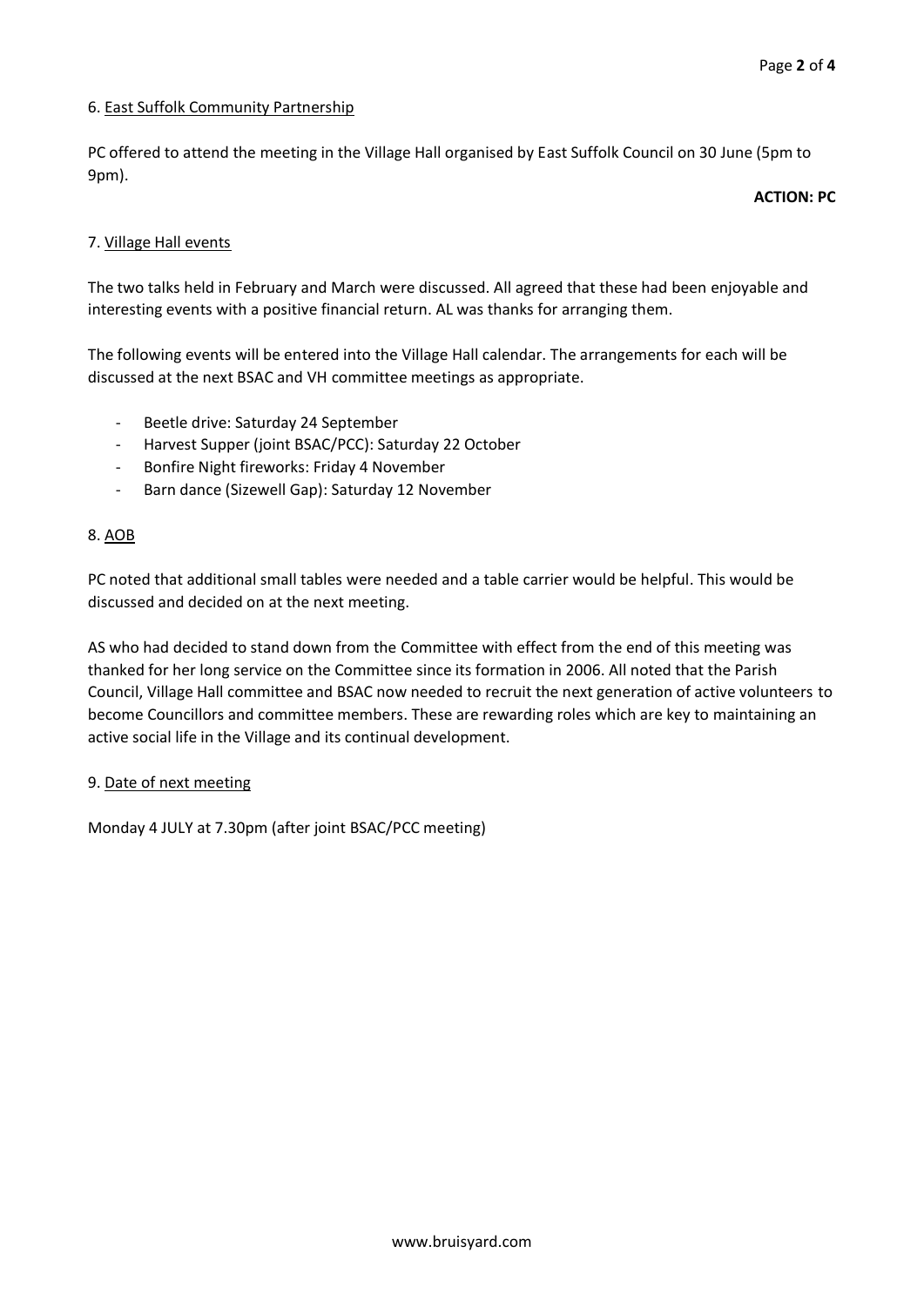|            | <b>BRUISYARD VILLAGE HALL</b>                                  |            |  |
|------------|----------------------------------------------------------------|------------|--|
|            | <b>Summary Receipts and Payments Account</b>                   |            |  |
| (Last)     | For the Year to 11 May 2022                                    | (Current)  |  |
| Year ended |                                                                | Year ended |  |
| 31-Mar-22  |                                                                | 11-May-22  |  |
| £          | <b>Receipts</b>                                                | £          |  |
| 3,619.33   | Hire fees                                                      | 254.92     |  |
|            | Loans/Capital Receipts                                         |            |  |
| 12,667.00  | Village Hall grants                                            |            |  |
| 212.50     | <b>Bruisyard Parish Council</b>                                |            |  |
| 3,186.56   | <b>Other Receipts</b>                                          | 438.82     |  |
| 664.49     | Recovered VAT<br>1,284.08                                      |            |  |
| 20,349.88  | <b>Total Receipts</b>                                          | 1,977.82   |  |
|            |                                                                |            |  |
|            | <b>Payments</b>                                                |            |  |
| 42.70      | <b>General Administration</b>                                  |            |  |
| 14,577.04  | Loans/Capital spending                                         |            |  |
| 406.72     | Agency/Professional Services                                   |            |  |
|            | <b>Bruisyard Parish Council</b>                                |            |  |
| 10,142.38  | Village Hall running costs                                     | 725.29     |  |
| 878.06     | Other payments                                                 | 135.00     |  |
| 1,415.48   | <b>VAT</b>                                                     | 101.05     |  |
| 27,462.38  | <b>Total Payments</b>                                          | 961.34     |  |
|            |                                                                |            |  |
|            | <b>BRUISYARD VILLAGE HALL</b>                                  |            |  |
| (Last)     | <b>Receipts and Payments Summary</b>                           | (Current)  |  |
| Year ended |                                                                | Year ended |  |
| 31-Mar-22  |                                                                | 11-May-22  |  |
| £          |                                                                | £          |  |
| 25,743.26  | Balance brought forward (excl cash box)                        | 18,489.76  |  |
|            | Balance brought forward Village Hall cash box                  | 141.00     |  |
| 20,349.88  | <b>Add Total Receipts</b>                                      | 1,977.82   |  |
| 46,093.14  |                                                                | 20,608.58  |  |
| 27,462.38  | <b>Less Total Payments</b>                                     | 961.34     |  |
| 18,630.76  | Net bank and cash box balance                                  | 19,647.24  |  |
|            | Unpresented cheques at year end                                |            |  |
| 18,630.76  | Reconciled to bank accounts and cash box at 11 May 2022        | 19,647.24  |  |
|            | Bank accounts and cash box at 11 May 2022:                     |            |  |
| 18,489.76  | Barclays Bank Account No. 23713326 (restricted fund - VH only) | 19620.74   |  |
|            | Village Hall cash box (restricted fund VH only)                |            |  |
| 141.00     |                                                                | 26.50      |  |
| 18,630.76  |                                                                | 19647.24   |  |

# **Payments greater than £100 from 1 April 2022 to 11 May 2022**

| <b>Date</b> | Payee          | <b>Items</b>         | <u>Type</u>          | Amount<br>$\mathbf{E}$ |
|-------------|----------------|----------------------|----------------------|------------------------|
| 04/04/2022  | M Tanton Brown | Poison Garden talk   | Other payments       | 125.00                 |
| 26/04/2022  | M Hammond      | Ground prep at VH    | Cleaning/maintenance | 220.00                 |
| 02/05/2022  | Kindlewood     | <b>Grass cutting</b> | Cleaning/maintenance | 132.00                 |